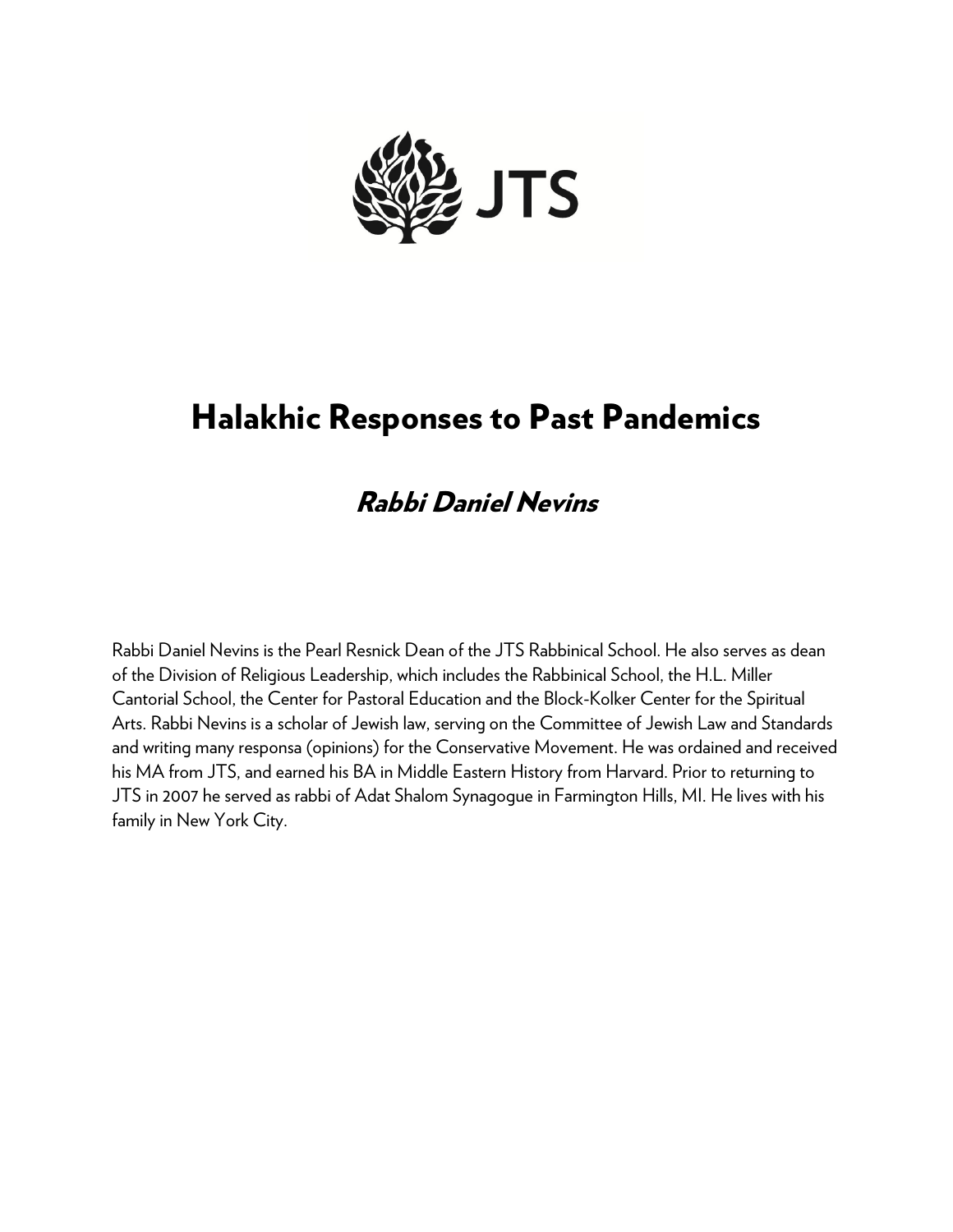### **Case #1: Moses and Aaron stop the plague after Korah's rebellion:**

#### **Numbers 17: 9-15**

 $9$ <sup>9</sup> the Lord spoke to Moses, saying,  $10$  "Remove yourselves from this community, that I may annihilate them in an instant." They fell on their faces. 11 Then Moses said to Aaron, "Take the fire pan, and put on it fire from the altar. Add incense and take it quickly to the community and make expiation for them. For wrath has gone forth from the Lord: the plague has begun!"  $12$  Aaron took it, as Moses had ordered, and ran to the midst of the congregation, where the plague had begun among the people. He put on the incense and made expiation for the people;  $^{13}$  he stood between the dead and the living until the plague was checked. 14 Those who died of the plague came to fourteen thousand and seven hundred, aside from those who died on account of Korah. 15 Aaron then returned to Moses at the entrance of the Tent of Meeting, since the plague was checked.

### **במדבר פרק יז, ט-טו**

(ט) וַיְדַ בֵּר ה' אֶ ל מֹשֶׁ ה לֵּאמֹר: (י) הֵרֹמּוּ מִתּוֹךְ הַעֲדָה הַזֹּאת וַאֲכַלֶּה אֹתָם כְּרַגַע וַיִּפְּלוּ עַל פְּנֵיהֶם: (יא) וַיֹּאמֶר מֹשֶׁה אֶל אַהֲרֹן קַח אֶת הַמַּחָתַּה וְתֵן עַלֶ<sup>י</sup>הַ אֵשׁ מֵעַל הַמִּזְבֵּחַ וְשִׂים קְטֹרֶת וְהוֹלֵךְ מְהֶרָה אֵל הַעֲדָה וְכַפֵּר עֲלֵיהֶם כִּ י יָ צָא הַקֶּצֶף מִ לִּפְ נֵי ה' הֵחֵל הַנָּגֶף: (יב) וַיִּקַּח אַהֲרֹן כַּאֲשֶׁר דָּבֶּר מֹשֶׁה וַיַּרַץ אֵל תּוֹךְ הַקָּהָל וְהִנֵּה הֶחֶל הַנֶּגֶף בַּעֲם וַיִּתֵּן אֶת הַקְּטֹרֵת וַיְכַפֵּר עַל הָעָם: (יג) וַיַּעֲמֹד בֵּין הַמֵּ תִ ים וּבֵין הַחַיִּים וַתֵּ עָצַ ר הַמַּ גֵּפָה: (יד) וַיִּהְ יוּ הַמֵּ תִ ים בּמּגִּפָּה אַרְבַּעַה עַשׂר אַלֶף וּשַׁבַע מַאוֹת מַלְּבַד הַמֵּתִים עַל דְּבַר קֹרַח: (טו) וַיַּשָׁב אֲהָרֹן אֵל מֹשֶׁה אֵל פֶּתַח אֹהֶל מוֹעֵד וְהַמַּגְּפָה נֶעֱצַרַה:

Note that Moses and Aaron act decisively here to rescue the people—the very people who just before had rebelled against their authority. Crisis can be an opportunity for noble leadership, or for political payback. The sons of Amram set a high bar for Jewish leadership in a crisis. In the Talmud (Bava Kamma 60b) the rabbis give practical advice when plague comes to town—don't walk down the middle of the street, because the angel of death has permission to walk about  $brazently.<sup>1</sup>$  $brazently.<sup>1</sup>$  $brazently.<sup>1</sup>$ 

Epidemics are discussed frequently in the responsa literature using the terms *magefah, dever, ippush ha'avir, shinui ha'avir.* The first two are biblical terms, plague and pestilence. The latter two refer to dangerous air, reflecting the pre-modern (and current) conviction that many contagions are airborne.

<span id="page-1-0"></span>**בבלי בבא קמא דף ס עמוד ב**. ת"ר: דבר בעיר - אל יהלך אדם באמצע הדרך, מפני שמלאך המות מהלך באמצע הדרכים, דכיון דיהיבא ליה <sup>1</sup> רשותא מסגי להדיא.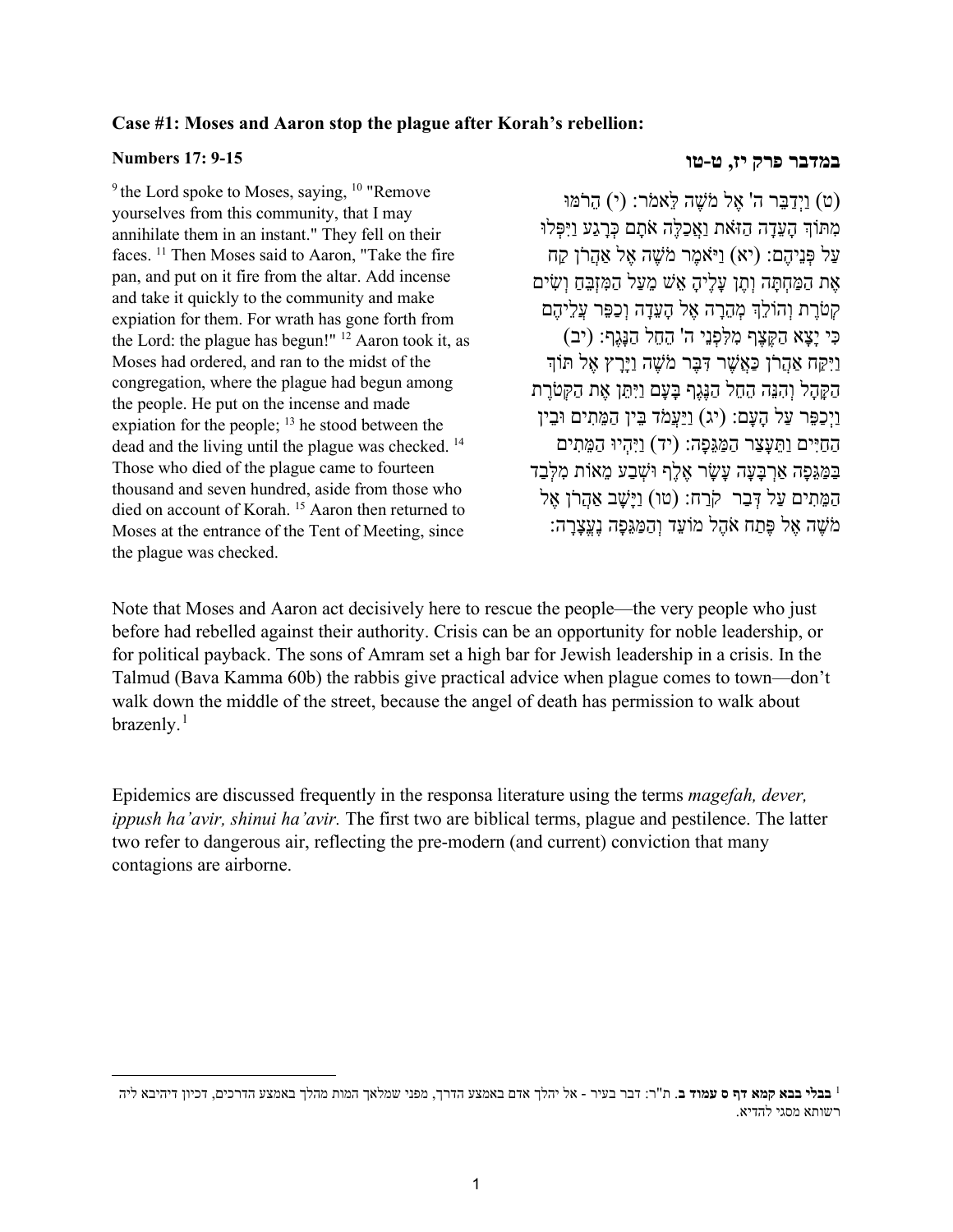**Case #2. May people flee the plague?** Responsum #195 of Rabbi Solomon ben Simon Duran, known as Rashbash (Algiers, 1400-1467).

*Question*: Fleeing from place to place during an epidemic—can this help a person or not, for if it is written on Rosh HaShanah that they are to die, what benefit will come from fleeing? And if they are written for life, then what harm is there in remaining?<sup>[2](#page-2-0)</sup>

*Response*: Rabbi Duran's reply is extensive—true, every person has a fixed lifespan, as taught in the Torah, Prophets and Writings, and confirmed by the rabbis. On the other hand, we know that Rabbenu Nissim fled the plague twice, and the rabbis give many recommendations for how to avoid or recover from illness. On Rosh HaShanah some people are sentenced to life and others to death, but then some are left unresolved. It is this middle category that requires attention. He interprets the Talmud's statement that during a plague a person should avoid the middle of the road metaphorically. In general, in life we should stick to moderation, not too hot, not too cold, but in an emergency, one should go to extremes to protect their health. And so, run! Rabbi Duran does not address the problem that people in flight could become vectors of infection, since they did not yet have germ theory. Today of course we understand the importance of quarantine.

So it is with the plague—those who serve [God] are written on Rosh HaShanah for life and are rescued; those who rebel were written for death, and even if they were to hide in the hidden places or in grottoes by the sea, from there a snake will be sent to strike them, and it will not help them to hide or flee. As for the many who flee the plague, they may die in the place to which they fled, or will die upon their return, for they have already been written for death. But those who did not serve [God] nor did they rebel, and were not written either for life or death, and their hour has not yet arrived, and they remain within the realm of possibility—if they arrange their conduct properly or flee, they can be saved, but if they remain and do not arrange their conduct properly, they might die. About them it is said, "hide for a time until the anger passes" (Isaiah 26:20).

כן הדבר הזה, העובדים שנכתבו בראש השנה לחיים נצולו, והמורדים שנכתבו למיתה אם יסתרו במסתרים ובקרקע הים משם יצוה הנחש ונשכם ולא תועיל להם שמירה ולא ניסה. וזהו שתמצא שהרבה נסים מן המגפה, ובמקום שברחו שם ימותו או בחזרתם ימותו לפי שכבר נכתבו למיתה. ואשר לא עבדו ולא מרדו הם אותם שלא נכתבו לא לחיים ולא למות שלא הגיע קצם ונשארו בחק האפשר, אם סדרו הנהגתם או ברחו נצולו, ואם נשארו ולא סדרו הנהגתם אפשר שימותו, ועליהם נאמר חבי כמעט רגע וגו.'

<span id="page-2-0"></span>**שו"ת הרשב" ש סימן קצה.** שאלת. הניסה בימי דבר ממקום למקום אם תועיל לאדם או לא, שאם נכתב בראש <sup>2</sup> השנה למיתה מה תועילנו הניסה, ואם נכתב לחיים לא תזיקנו העמידה